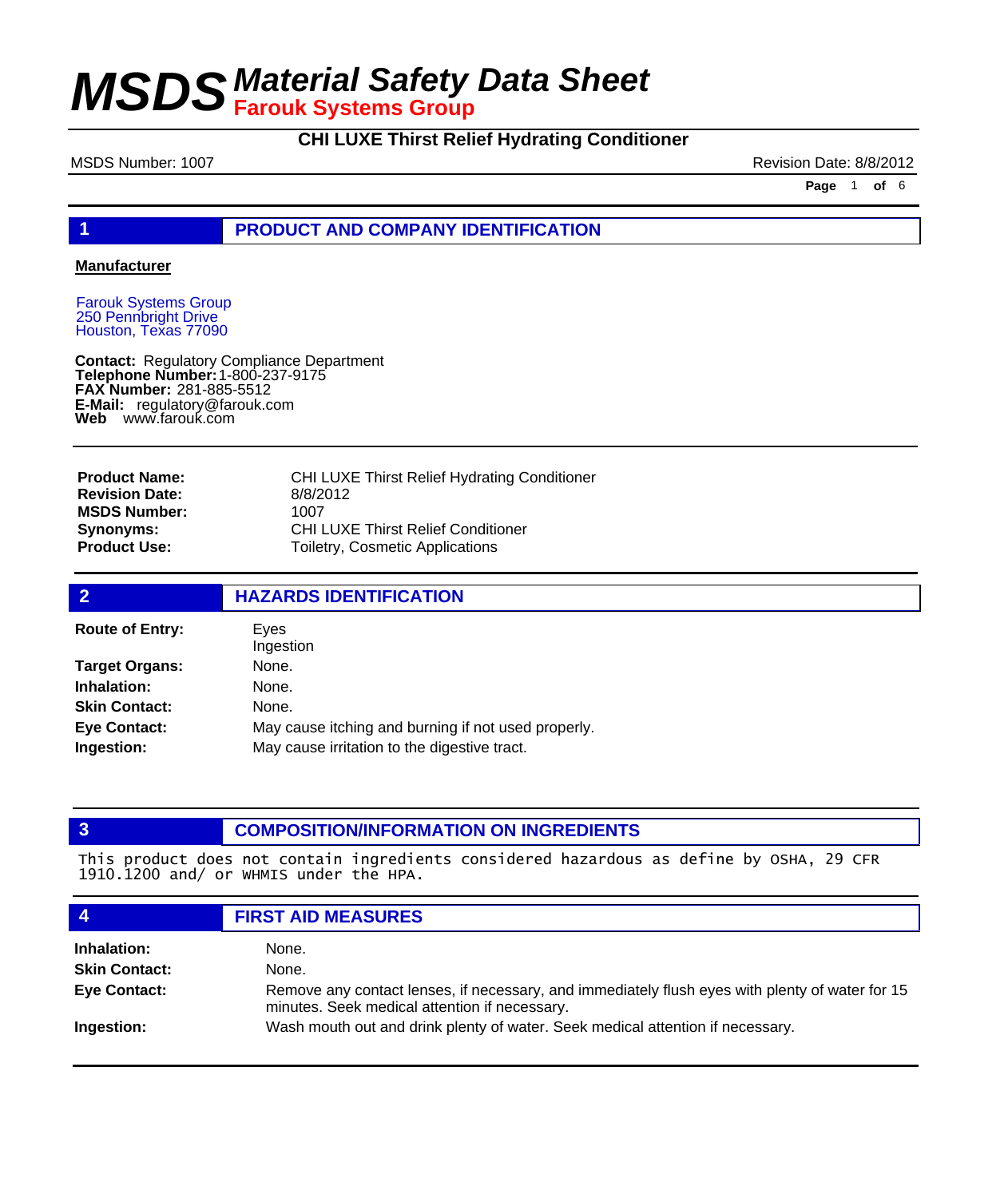**CHI LUXE Thirst Relief Hydrating Conditioner**

MSDS Number: 1007 **Revision Date: 8/8/2012** Revision Date: 8/8/2012

**Page** 2 **of** 6

#### **5 FIRE FIGHTING MEASURES**

FLASHPOINT AND METHOD: Not applicable FLAMMABLE LIQUIDS: None. AUTO IGNITION TEMP: None FLAMMABLE CLASS: None. BURNING RATE OF SOLID:

Not available

GENERAL HAZARDS: Evacuate personnel downwind of fire to avoid inhalation of fumes and smoke. EXTINGUISHING METHODS: Chemical type foam, CO2(Carbon Dioxide), Dry Chemical, Water Fog

HAZARDOUS COMBUSTION PRODUCTS: None.

FIRE FIGHTING PROCEDURES: This product is not flammable.However, hazardous decomposition and combustion products may be formed in a fire situation. Cool exposed containers with water spray to prevent overheating.

FIRE FIGHTING EQUIPMENT: Respiratory and eye protection are required for fire fighting personnel. Full protective equipment (Bunker Gear) and self contained breathing apparatus (SCBA) should be used for all indoor fires and significant outdoor fires. For small outdoor fires, which may be easily extinguished with a portable fire extinguisher, use of a SCBA may not be needed.

### **6 ACCIDENTAL RELEASE MEASURES**

SMALL SPILL: When a spill occurs, use absorbent material on the substance. Dispose of the material according to all local, state and federal regulations. Always use an absorbent material when cleaning up a spill.

ENVIRONMENTAL PRECAUTIONS: Avoid run-off or release into sewers, stormdrains and waterways.

GENERAL PRECAUTIONS: Remove containers away from flammable materials.

#### **7 HANDLING AND STORAGE**

Use appropriate personal protective equipment as specified in Section 8. Handle in a manner consistent with good household/personal techniques and practices. **Handling Precautions:** Keep containers/bottles securely sealed when not in use. Store in cool/dry conditions that do not exceed room temperature. Try to store product in temperatures between 40°F to  $90^\circ$  F. **Storage Requirements:**

| 8                                 | <b>EXPOSURE CONTROLS/PERSONAL PROTECTION</b>                                                                                                                                                                                                                                                                                |
|-----------------------------------|-----------------------------------------------------------------------------------------------------------------------------------------------------------------------------------------------------------------------------------------------------------------------------------------------------------------------------|
| <b>Engineering Controls:</b>      | These recommendations provide general guideance for handling this product safely.<br>Because specific use conditions may vary, safety procedures should be developed for<br>each specific application of this product. When developing procedures, always<br>consider potential waste, disposal and personal safety issues. |
| <b>Protective Equipment:</b>      | EYES AND FACE: For reasonable foreseeable uses of this product, eye and face<br>protection is not required.<br>SKIN: For reasonable foreseeable uses of this product, skin protection is not required.                                                                                                                      |
|                                   | RESPIRATORY: For reasonable foreseeable uses of this product, respiratory<br>protection is not required.                                                                                                                                                                                                                    |
| <b>Exposure Guidelines/Other:</b> | EXPOSURE GUIDELINES: Overexposure is unlikely. Since all<br>parameters cannot be foreseen, the use of engineering controls<br>to reduce exposure may be necessary.                                                                                                                                                          |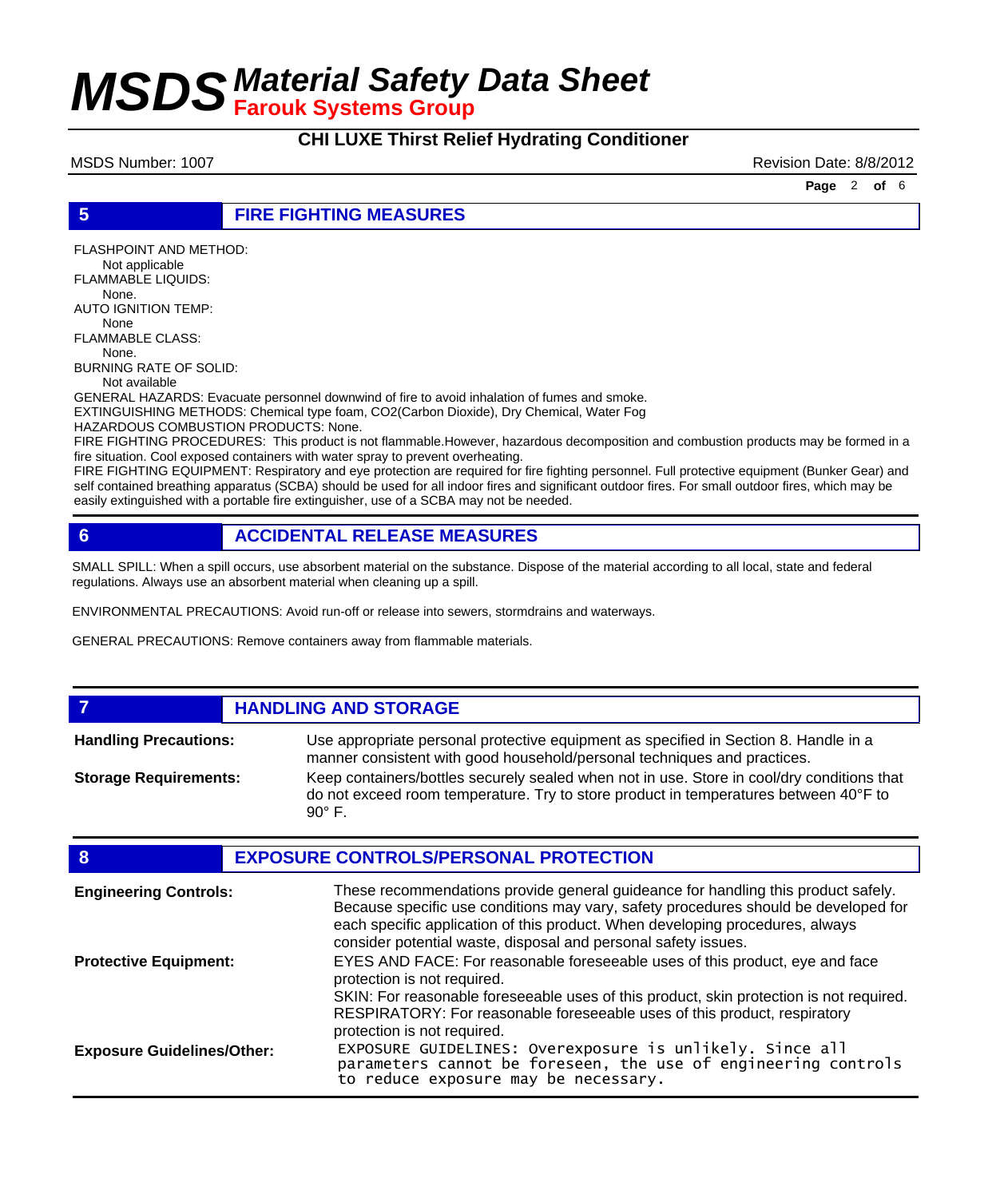## **CHI LUXE Thirst Relief Hydrating Conditioner**

#### MSDS Number: 1007 **Revision Date: 8/8/2012**

**Page** 3 **of** 6

#### **9 PHYSICAL AND CHEMICAL PROPERTIES**

**Appearance:** Off White **Physical State:** Cream **Odor:** Pleasant fragrance **pH:** 3.0 - 5.8 **Vapor Pressure:** N/A **Vapor Density:** N/A

**Boiling Point:** Not determinated **Freezing/Melting Pt.:** N/A **Solubility:** Soluble in water. **Spec Grav./Density:**

**Viscosity:** 2800 - 4000 cps

## **10 STABILITY AND REACTIVITY Stability:** YES **Conditions to avoid:** Extreme temperatures. **Materials to avoid (incompatability):** Keep away from strong oxidizing material. Hazardous Decomposition products: None known. Hazardous Polymerization: Will Not Occur.

### **11 TOXICOLOGICAL INFORMATION**

ACUTE: DERMAL LD50: Not available. ORAL LD50: Not available. INHALATION LC50: Not available. EYE EFFECTS: This product may cause irritation to eyes if not used under normal conditions. TARGET ORGANS: NONE. SENSITIZATIONS: Not available. CARCINOGENICITY: IARC: Listed by IARC - No. NTP: Listed by NTP - No. OSHA: Listed by OSHA - No.

MUTAGENICITY: Not available. REPRODUCTIVE EFFECTS: None. TERATOGENIC EFFECTS: Not available.

**12 ECOLOGICAL INFORMATION** 

ENVIRONMENTAL DATA: Not available. ECOTOXICOLOGICAL INFO: Not available. DISTRIBUTION: Not available. CHEMICAL FATE INFO: Not available.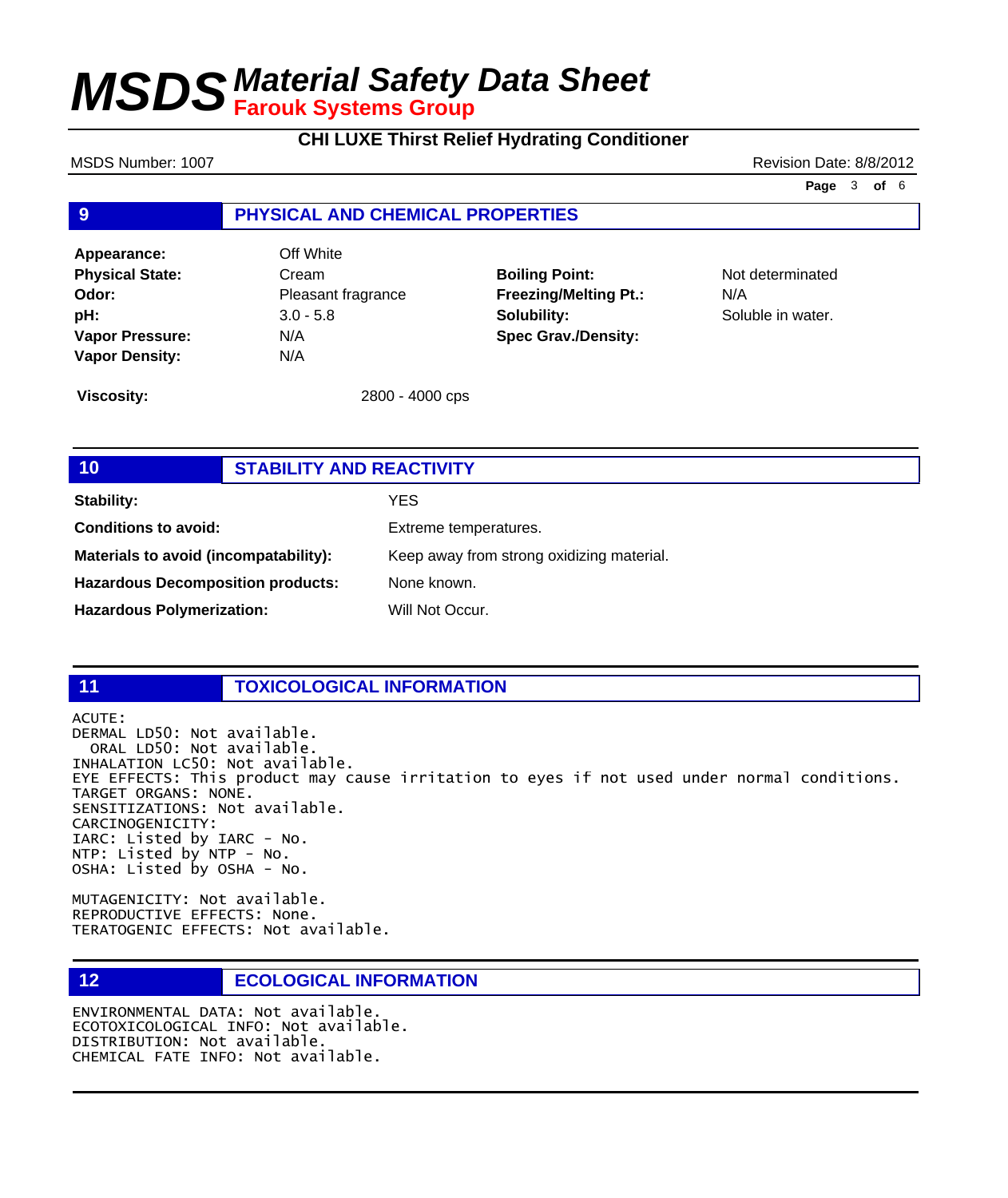### **CHI LUXE Thirst Relief Hydrating Conditioner**

MSDS Number: 1007 **Revision Date: 8/8/2012** 

**Page** 4 **of** 6

### **13 DISPOSAL CONSIDERATIONS**

US EPA Waste Number and Descriptions:

DISPOSAL METHOD: Controlled release of diluted product into a biological wastewater treatment plant. COMPONENT WASTE NUMBER: No EPA Waste Numbers are applicable for this product's components. DISPOSAL INSTRUCTIONS: Dispose of waste material according to local, state and federal rules and regulations.

**14 TRANSPORT INFORMATION**

This product is not regulated as a hazardous material by the United States (DOT) or Canadian (TDG) transportation regulations.

DOT CLASSIFICATION: Class: None. Non-regulated, non-hazardous

IMDG CLASSIFICATION: Class: None. Non-regulated, non-hazardous

IATA CLASSIFICATION: Class: None. Non-regulated, non-hazardous

1-800-424-9300 1-703-527-3887 CHEMTREC

Outside the United States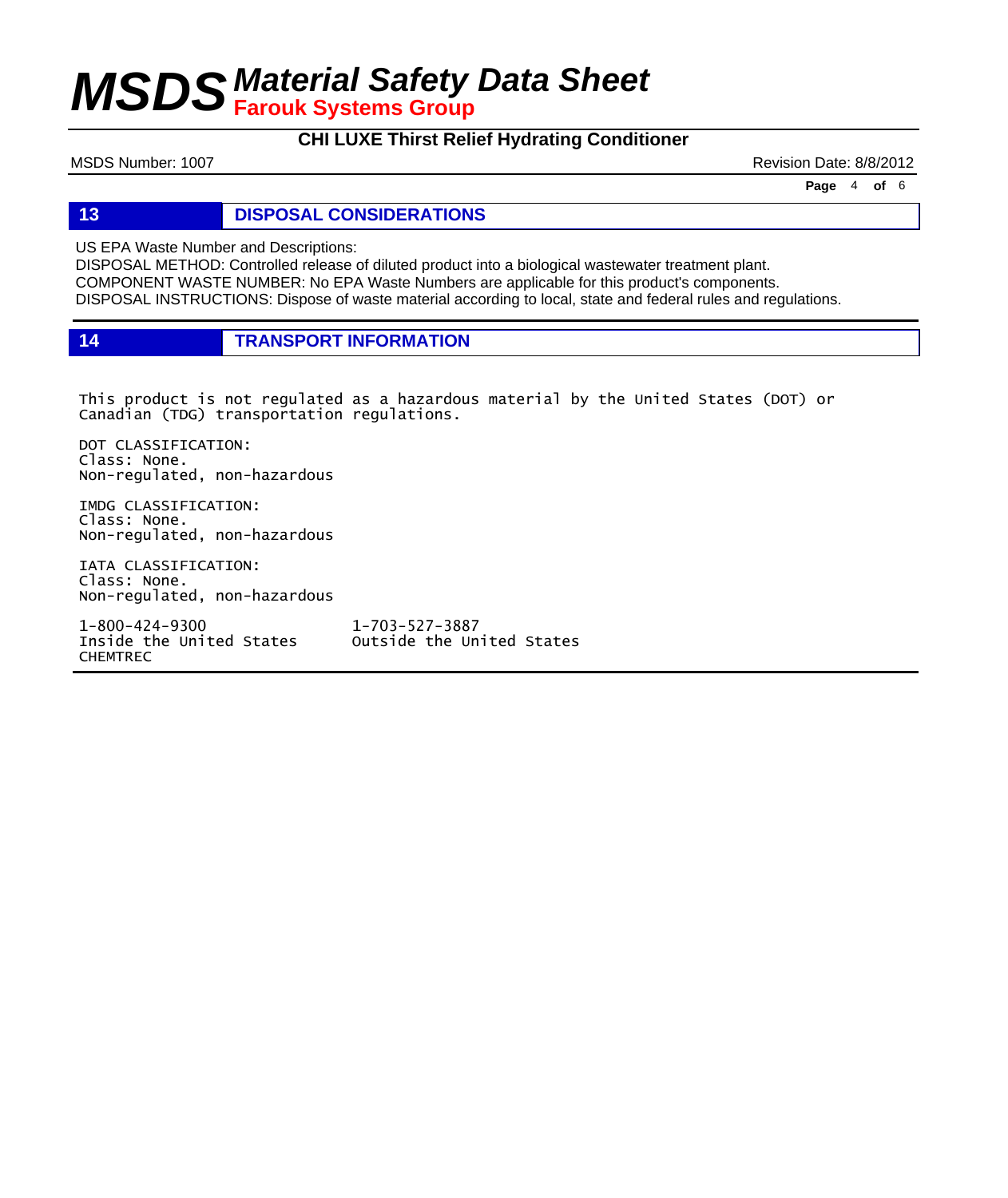#### **CHI LUXE Thirst Relief Hydrating Conditioner**

MSDS Number: 1007 Number: 1007 Number: 1007 Number: 8/8/2012

**Page** 5 **of** 6

**15 REGULATORY INFORMATION**

UNITED STATES: SARA TITLE III (Superfund Amendments and Reauthorization Act) 311/312 HAZARD CATEGORIES

Fire: No. Pressure Generating: No. Reactivity: No. Acute: No. 313 REPORTABLE INGREDIENTS: Not applicable. TITLE III NOTES: None. CERCLA(Comprehensive Response, Compensation, and Liability Act) CERCLA RQ: None. TSCA(Toxic Substance Release Act) TSCA REGULATORY: All ingredients are listed in the TSCA Inventory.

CANADA: WHMIS(WORKER HAZARDOUS MATERIAL INFORMATION SYSTEM) This product is WHMIS controlled. CANADIAN INGREDIENT DISCLOSURE LIST: None CANADIAN ENVIRONMENTAL PROTECTION ACT: All intentional ingredients are listed on the DSL(Domestic Substance List).

EUROPEAN COMMUNITY: EU REGULATORY: All intentional ingredients are listed on the European's EINECS Inventory. STATE REGULATIONS: Not available. LOCAL REGULATIONS: Not available.

**16 OTHER INFORMATION**

 $1 =$  Slight 2 = Moderate 3 = Serious  $4 =$  Severe NFPA RATING: FLAMMABILITY: 0 HEALTH: 1 REACTIVITY: 0 SPECIAL: None

NFPA CODES: Hazard Scale:  $0 =$  Normal

HMIS RATING: FLAMMABILITY: 0 HEALTH: 1 PHYSICAL HAZARD: 0 PERSONAL PROTECTION: N/A

Disclaimer: Reasonable care has been taken in the preparation of this information, but the manufacturer makes no warranty of merchantability or any other warranty, expressed or implied, with respect to this information. The manufacturer makes no representations and assumes no liability for any direct, incidental or consequential damages resulting from its use.

 $\Box$  . The contribution of the contribution of the contribution of the contribution of the contribution of the contribution of the contribution of the contribution of the contribution of the contribution of the contributi